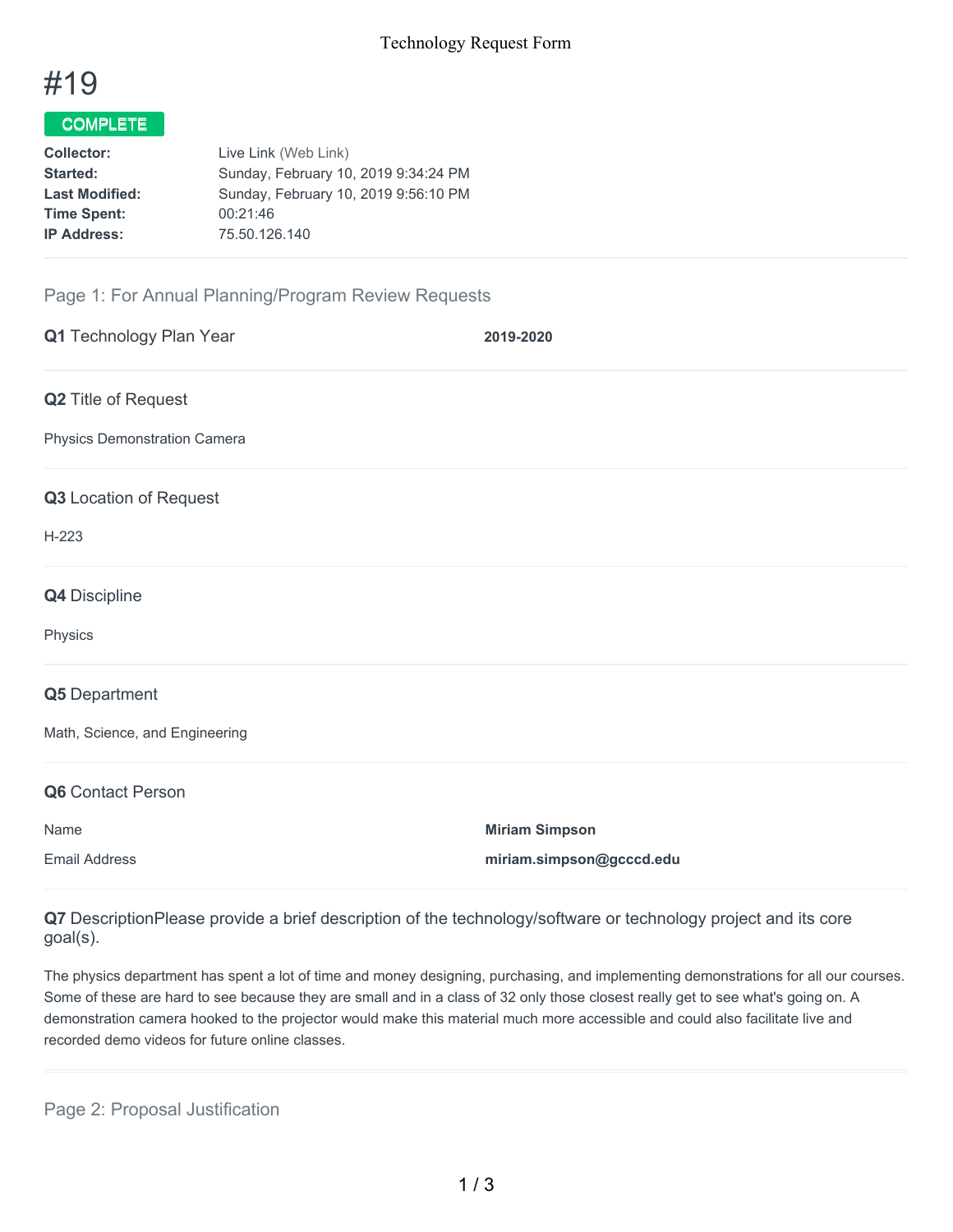## Technology Request Form

| Q8 Please explain how the technology or enhancement<br>supports the strategic plan. Include information on how<br>students will be impacted and/or employees or the<br>college or district overall. Consider whether this would<br>this be a district-wide implementation. Which Strategic<br>Plan priority (or priorities) are supported by this request?<br>To access the Strategic Plan, please click here. | <b>Guided Student</b><br><b>Pathways</b><br><b>Student Validation and</b><br><b>Engagement</b> |
|----------------------------------------------------------------------------------------------------------------------------------------------------------------------------------------------------------------------------------------------------------------------------------------------------------------------------------------------------------------------------------------------------------------|------------------------------------------------------------------------------------------------|
| Q9 How does the request support the above priorities?<br>Demonstrations are a key part of active learning in physics and a camera will make them more accessible to students both in and out of<br>the classroom.                                                                                                                                                                                              |                                                                                                |
| Q10 Who would this impact? Please select all that apply.                                                                                                                                                                                                                                                                                                                                                       | <b>Students</b>                                                                                |
| Q11 How would this impact the above group(s)?<br>This sort of accessibility helps us reach students with disabilities and students who have to miss class due to work or family obligations<br>as well as online students.                                                                                                                                                                                     |                                                                                                |
| Q12 Does the technology support a state-wide initiative<br>or is it a legal mandate or in support of a legal mandate?                                                                                                                                                                                                                                                                                          | <b>No</b>                                                                                      |
| Q13 If yes, please explain how the technology supports<br>a state-wide initiative or is it a legal mandate or in<br>support of a legal mandate?                                                                                                                                                                                                                                                                | <b>Respondent skipped this question</b>                                                        |

**Q14** Please be aware that projects, once approved, are typically scheduled 6 months to a year in advance. Consider the consequences if the technology/software is not implemented, upgraded or renewed.What are the consequences if the technology/software is not implemented/upgraded, or renewed? Examples: Security concerns, loss of FTES, mandates, accreditation, etc.

We will not be able to effectively use all of our demos, representing thousands of dollars already invested. We will also be unable to move forward with some development for online content.

**Q15** What is the number of students impacted per semester if the technology/software is not implemented, upgraded or renewed?

280

**Q16** What is your preferred time for implementation?

Fall 2019